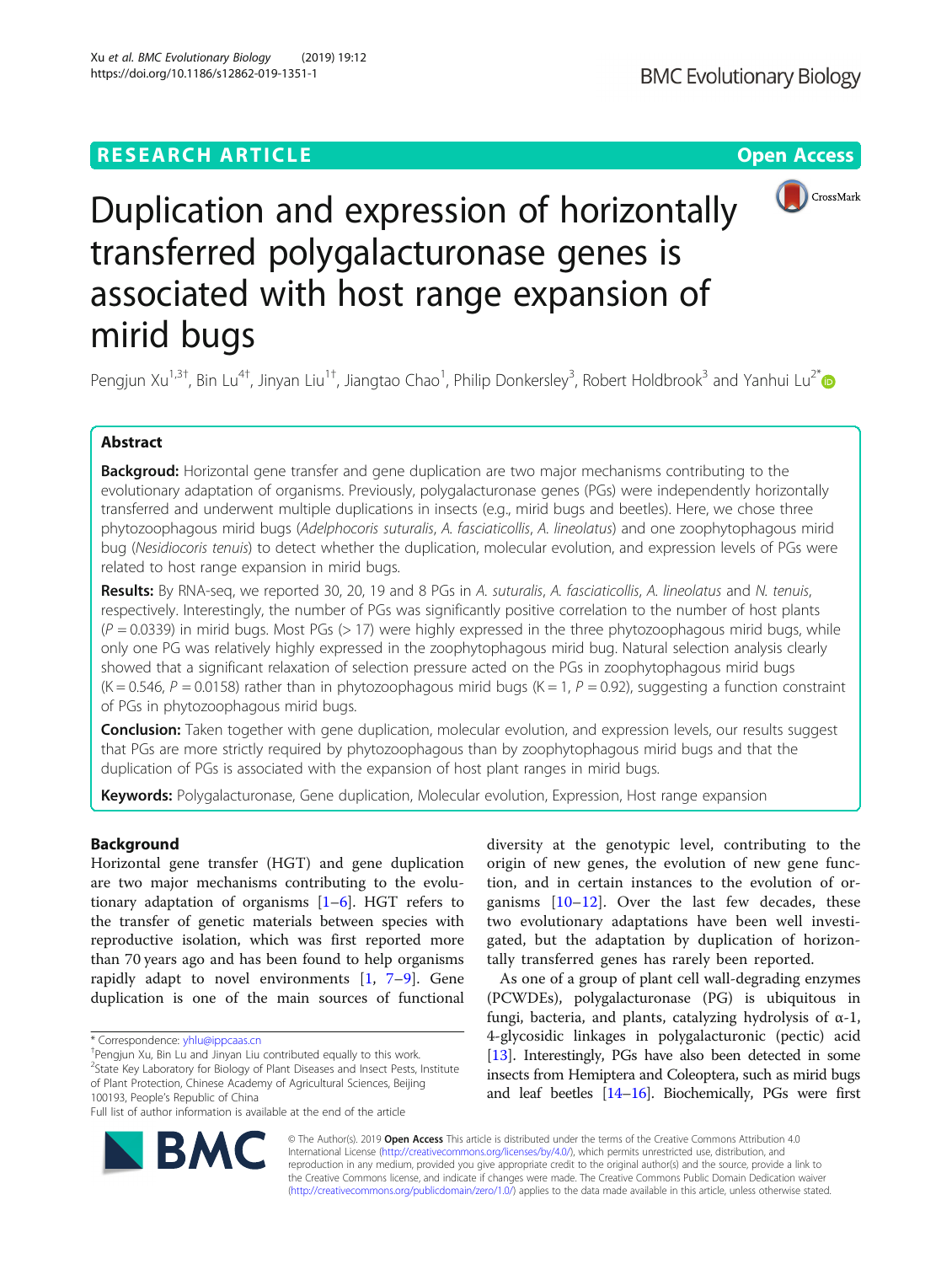reported in the salivary glands of mirid bugs (Lygus spp.) [[17](#page-7-0)–[20](#page-8-0)]. Subsequently, the genes encoding PG proteins were cloned from mirid bugs and leaf beetles, and phylogenetic analysis suggested these genes were horizontally transferred to mirids from fungi and had undergone multiple duplications [\[14,](#page-7-0) [16,](#page-7-0) [21\]](#page-8-0). Plants possess cell walls made of complex composite fibers, which prevent insects from feeding on plant nutrients [[22](#page-8-0)]. Thus, the duplication of digestive enzymes (PG genes) was considered as potentially expanding the host plant range of these insects [[14](#page-7-0), [15](#page-7-0)].

Previously, we demonstrated the duplication of PG genes in Apolygus lucorum [\[16](#page-7-0)]. According to host ranges, species in the Miridae (Hemiptera) were divided into two groups: one named phytozoophagy was mainly phytophagous with prey to complementand the other named zoophytophagy was predator which occasionally fed on plant resources) [\[23,](#page-8-0) [24](#page-8-0)]. Thus are an ideal group to test the hypothesis that adaptive evolution of organism by horizontal gene transfer and gene duplication e.g. insects expand their host plant range by PG genes which may have occurred in major phytozoophagous mirid bugs (A. lucorum, Adelphocoris suturalis, A. fasciaticollis and A. lineolatus  $[25, 26]$  $[25, 26]$  $[25, 26]$  $[25, 26]$  $[25, 26]$ ) that ancestrally may have been soley predaceous (such as Nesidiocoris tenuis) [\[27\]](#page-8-0). Here, we determined the numbers of expressed PG genes in A. suturalis, A. fasciaticollis, A. lineolatus and N. tenuis by RNA-seq. We also investigated the expression levels of PG genes in A. *suturalis* and N. *tenuis*. Our results indicate that the phytozoophagous mirid bugs possessed more PG genes and higher expressed levels of these genes than did the one of zoophytophagous species examined, suggesting that the gene duplication of horizontally transferred PG genes may have been part of what allowed the host range expansion toward mixed phytozoophagy in mirid bugs.

## Methods

### Ethics statement

With permission, we captured the insects in experiment stations of Chinese Academy of Agricultural Sciences. No permits were required for the described insect collection and experimentation.

## Insects

Adults of A. suturalis, A. fasciaticollis, and A. lineolatus were collected from a cotton field at the Langfang Experimental Station of the Chinese Academy of Agricultural Sciences (Hebei Province, China) in 2015. Adults of N. tenuis were collected from a tobacco field at the Jimo Experimental Station of the Chinese Academy of Agricultural Sciences (Shandong Province, China) in 2014. Field-collected insects were used for genetic analyses.

## Transcriptome analysis

Compared with nymphs, adults of mirids can feed on a wider diversity of plant species because their ability to fly allows them to move from species to species as plants flower. Therefore, we chose adults to investigate the PG genes in this study. Fifty adults for each group (A. sutura $lis = 3$  groups, A. fasciaticollis = 1 group, A. lineolatus = 1 group, and *N. tenuis* = 3 groups) were used to isolate total RNA with Trizol reagent (Invitrogen, Carlsbad, CA, USA) following the manufacturer's instructions. The cDNA library was constructed, sequenced and analyzed as described by Xu et al. [[28](#page-8-0)]. Briefly, the mRNA was isolated using Oligo (dT) magnetic beads, broken into short fragments and used to synthesize cDNA. The short fragments were purified with the QiaQuich PCR Purification Kit (Qiagen, Germany) and used to construct the cDNA library. The library was sequenced on an Illumina Hiseq™ platform and about 5 gigabase (Gb) of data were generated for each sample, using Majorbio (Beijing, China). Low-quality reads were deleted using Fastx-tools and clean pair-end reads were used for de novo assembly with Trinity (v2.0.6) software [\[29\]](#page-8-0). Contigs longer than 200 bases were used for subsequent analysis. The reads from libraries of each species were mapped to the assembled contigs using Bowtie 0.12.7 [[30](#page-8-0)]. The read counts were further normalized as fragments per kilobase of exon model per million mapped reads (FPKM) values [[31](#page-8-0)]. Gene expression profile was estimated using FPKM values by RSEM (v1.1.17) software with default parame-ters [[32](#page-8-0)]. Unigenes were annotated with *blastx* BLAST based on the databases of Nr (NCBI non-redundant protein sequences) [\(https://www.ncbi.nlm.nih.gov/genbank/](https://www.ncbi.nlm.nih.gov/genbank/) and [https://www.ncbi.nlm.nih.gov/protein/](https://www.ncbi.nlm.nih.gov/protein)), String (Search Tool for the Retrieval of interacting Genes/Proteins) ([https://string-db.org/](https://string-db.org)), Swissprot (A manually annotated and reviewed protein sequence database) [\(http://](http://www.ebi.ac.uk/uniprot) [www.ebi.ac.uk/uniprot/](http://www.ebi.ac.uk/uniprot)) and KEGG (Kyoto Encycloedia of Genes and Genomes) (<https://www.genome.jp/kegg>/) for functional annotation. The e-value cut-off was set at 1e-5 for further analysis.

### Identification of PG genes

To annotate the PGs in the four mirid bugs, 202 coding sequences of PGs were used as query sequences, including 188 coding sequences from Broad Institute (BI), Joint Genome Institute (JGI) and GenBank at National Center for Biotechnology Information (NCBI) [[14](#page-7-0)] and 14 coding sequence from the salivary glands of A. lucorum from our previous work [[16\]](#page-7-0). Then, BLAST was performed for searching PGs. To determine the genomic structure of PGs, we designed primers according to the reference sequences from RNA-seq to amplify PG genes in N. tenuis and A. sutura-lis using DNA as template (Additional file [1](#page-7-0): Table S1).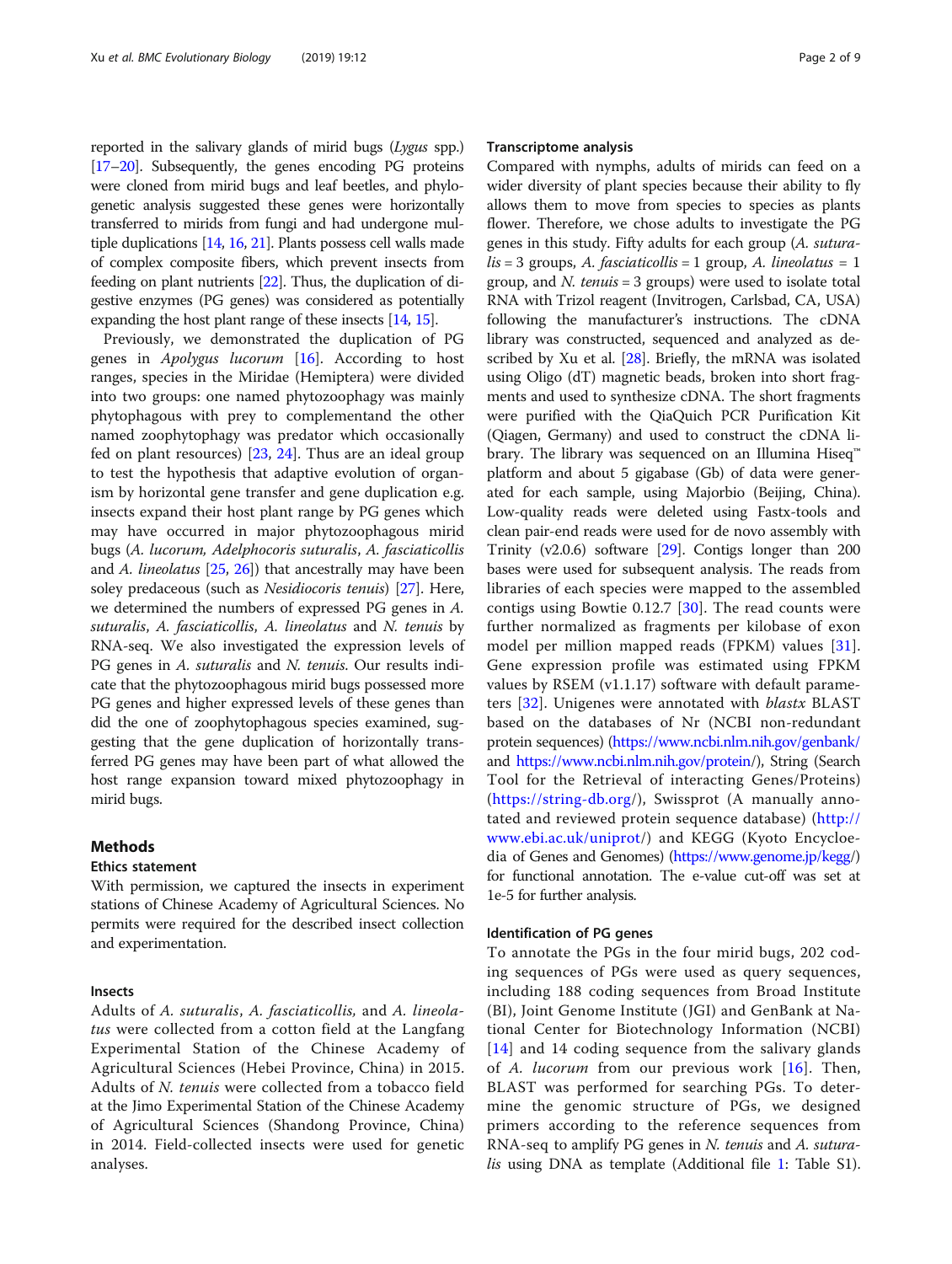The PCR program was as follows: 30 s at 94 °C, 30 s at 55 °C, and 60 s at 72 °C, for 40 cycles.

Sequence alignment, and phylogenetic/evolutionary analyses Beside our self-sequenced PG genes, we also downloaded PG genes of A. lucorum and Lygus lineolaris from Genbank and then constructed a dataset containing 147 PG genes for subsequent evolutionary analysis. The sequence alignment was performed using the codon model as implemented in PRANK [\[33](#page-8-0)]. Phylogenetic analysis was performed using maximum likelihood (ML) method under the GTR + G substitution model  $[34]$  $[34]$  with 1000 replicates implemented in RAxML 7.3.2 [[35](#page-8-0)].

## Test of selection

After duplication, genes tended to have a different selective pressure measured as a ratio between synonymous and non-synonymous substitution (dn/ds). To investigate the drive force behind the shift toward plant feeding, we searched for potential selections acting on PG genes in mirids. Here we mainly focus on the transformation between zoophytophagous (N. tenuis) and phytozoophagous (the other mirids). We use an ML approach  $[36]$  $[36]$  $[36]$  to test differences in selection pressure between the two feeding habits using the CODEML program implemented in the PAML 4.5 package [[37](#page-8-0)]. We tested whether specific branch models were used to detect positive selection acting on the particular lineages. Four hypotheses were evaluated: (1) one  $d_n/d_s$  ratio for all branches (one-ratio model; assuming that all branches have been evolving at the same rate); (2)  $d_n/d_s$  ratio = 1 for all branches (neutral model; neutral evolution for all branches); (3) zoophytophagous and phytozoophagous lineages have a different  $d_n/d_s$  ratio ( $\omega_2$  and  $\omega_1$ ; two ratio model; allowing a foreground branch to evolve under a different rate); and finally (4) neutral evolution for zoophytophagous lineage ( $\omega_2 = 1$ ). A likelihood ratio test (LRT) was employed to determine if the alternative model, indicating positive selection, was superior to the null model. The newly developed RELAX method  $[38]$ , as implemented in the program HYPHY [[39](#page-8-0)], was employed to detect if the relaxation of selective strength occurred at the phytozoophagous and/or zoophytophagous lineage of PG genes and led to loss of function.

## **Statistics**

Statistical analyses were conducted using Relative valuation and one way ANOVA with SPSS Version 11.0 software package.

## Results

## Identification of PGs in four species of mirid bugs by transcriptome analysis

After removing adaptor sequences and low-quality reads, we obtained a total of 23.29, 4.51, 5.12, and 26.18 Gb of

clean data in A. suturalis, A. fasciaticollis, A. lineolatus, and N. tenuis, respectively. An overview of the sequencing and assembly data are shown (Additional file [1:](#page-7-0) Table S2 and Additional file [2](#page-7-0): Figures S1, S2, S3, S4). The RNA-seq data were submitted to the NCBI Gene Expression Omnibus (GEO) database (accession number: GSE90671) [[40](#page-8-0)], and Sequence Read Archive (SRA) database (accession number: SRR6322944, SRR6322963, SRR6322 964, SRR6322965, SRR6322463, SRR8259282, SRR8259 810, SRR8259912). Using functional annotation, 29,890, 17,879, 25,604, and 39,937 genes (22.2, 30.6, 24.5 and 25.4% of transcripts) were able to be get BLAST hits using the E-value cutoff and NR database.

With functional annotation and a BLAST search using 202 PGs as reference sequences, we found 30, 20, 19, and 7 PGs in A. suturalis, A. fasciaticollis, A. lineolatus, and N. tenuis, respectively (Additional file [1](#page-7-0): Table S3-S6). The known host plants of A. suturalis, A. fasciaticollis, A. lineolatus, A. lucorum, and N. tenuis include 270, 127, 254, 288 and 8 species, respectively [\[41](#page-8-0)–[43](#page-8-0)]. It should be noted that without genomes for these species plus transcriptomes from different developmental stages, a thorough phylogenetic analysis will be difficult, because what is missing from the adult transcriptome cannot readily be seen. Previously, 28 PGs were reported in A. lucorum at NCBI, which included 14 PGs we found from the cDNA library [\[16\]](#page-7-0). With these data, we analyzed the correlation between the number of host plants and the number of PGs in the five mirid bugs and found a significantly positive correlation ( $r^2$  = 0.822, F = 13.82, P = 0.0339) (Fig. [1\)](#page-3-0).

## Sequence alignment and phylogenetic analysis

Our phylogenetic tree strongly supported all the PGs in mirid bugs being clustered together (Fig. [2;](#page-4-0) Bootstrap value = 100; Additional file  $3$ ), suggesting that the PGs of mirid bugs were derived from fungi and subsequently underwent multiple duplications after horizontally transferring into the genome of mirid bugs. Previously, no more than 50 PGs have been reported. We classified PGs of A. lucorum to six groups according to identities [[15\]](#page-7-0); however, it was difficult to classify them clearly, using more than 100 members from seven species. To determine the gene duplication mode of PGs, we detected the genome structure of seven PGs with complete coding sequence (CDS) by designing primers and amplifying fragments using DNA as templates (six PGs in A. suturalis and one  $PG$  in N. tenuis), and only one  $PG$  in A. suturalis and the PG in N. tenuis contained one intron in the open reading frame region (Additional file [2](#page-7-0): Figure S5).

#### Natural selection analysis

The codeml branch model significantly rejected the neutral evolutionary hypothesis for the whole phylogeny of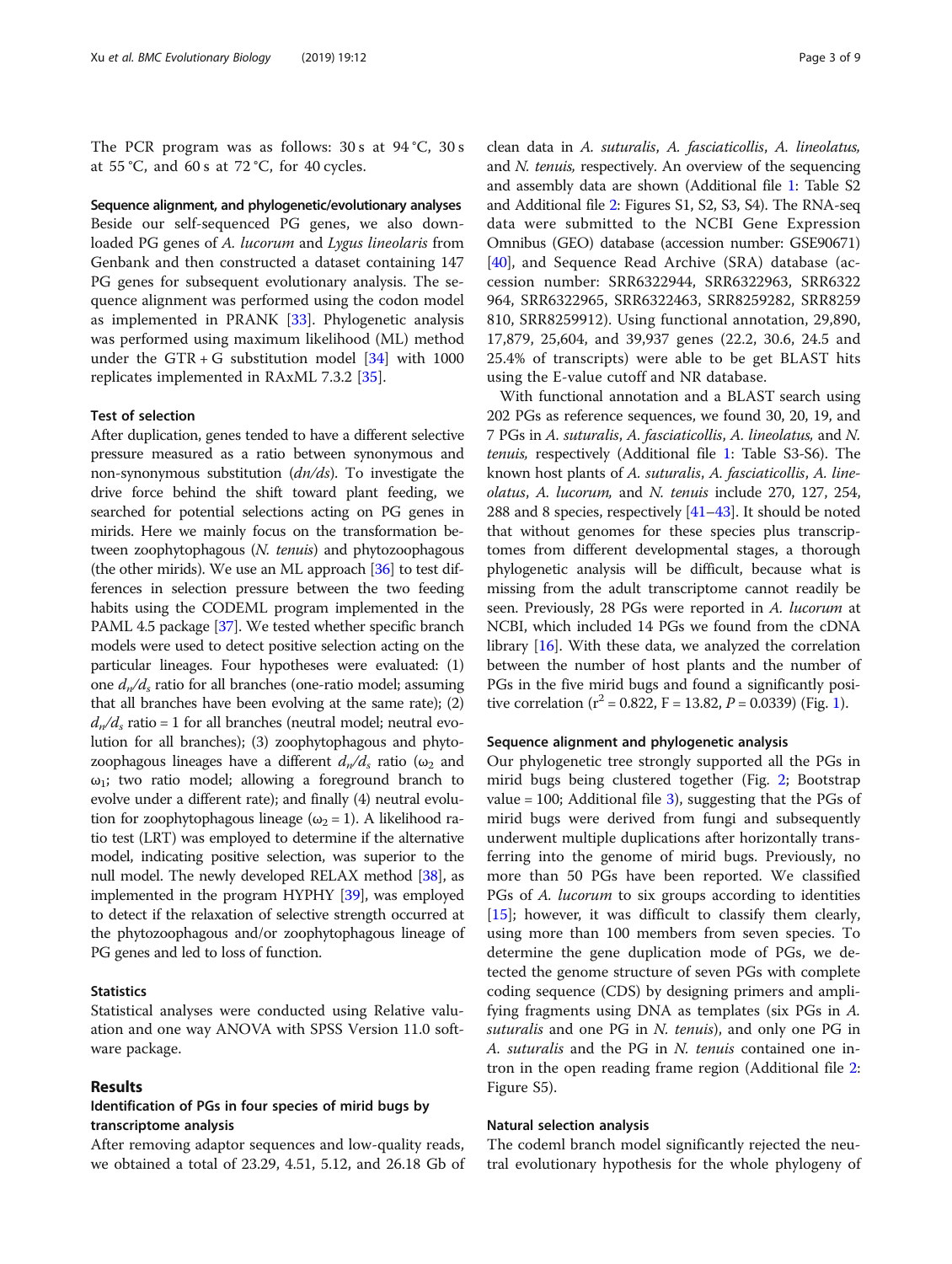<span id="page-3-0"></span>

mirid PGs (Table [1](#page-4-0), LRT = 9746.22,  $p < 0.001$ ). Also our analysis suggests that the zoophytophagous lineages, which experienced serious loss of PGs, also evolved according to the non-neutral pattern (LRT =  $41.12$ ,  $P < 0.001$ ). Given this result, we further specifically tested whether the selection pressure differed between predatory and phytozoophagous mirid bugs. When we set zoophytophagous lineages as foreground and phytozoophagous branches as reference, RELAX estimated the selection intensity parameter value of K = 0.546 (K = 1 is RELAX's null hypothesis; K < 1, selection pressure been relaxed;  $K > 1$ , selection pressure been intensified), and the alternative relaxation model significantly outperformed the null model with a  $P$ -value =  $1.58 \times 10^{-4}$ , which is consistent with the results assessed with the likelihood ratio test. However, this was not the case when we set phytozoophagous lineages as the foreground  $(K = 1.0$  and P-value = 0.92), which suggest that a relaxation of selection pressures occurred on the zoophytophagous branches.

### Expression analysis

To detect the mRNA level of PGs in phytozoophagous and zoophytophagous mirid bugs, we chose A. suturalis and N. tenuis to perform RNA-seq for three replicates (groups) and used the CDS sequence of PGs for counting FPKM value. In A. suturalis, 29 of 30 PGs were highly expressed (average FPKM value > 30) and the expression level of these 30 PGs showed statistically significant differences (d.f. = 29,60,  $F = 11.016$ ,  $P = 6.481e-15$ ) (Fig. [3\)](#page-5-0). Only one in seven PGs of N. tenuis was highly expressed, but the expression levels were not

statistically significant because of big differences among samples (d.f. = 6,1[4](#page-6-0), F = 2.7757, P = 0.05416) (Fig. 4). In A. fasciaticollis and A. lineolatus, we sequenced one sample per species. As with PGs from the phytozoophagous A. suturalis, 17 of 20 PGs A. fasciaticollis and 16 of 17 PGs in A. lineolatus were highly expressed (FPKM value > 30) (Additional file [2:](#page-7-0) Figures S6, S7).

## **Discussion**

As barriers to plant nutrients, the diversity of cell walls may promote the adaptive evolution of pests, including insects and pathogenic microbes. Mirid bugs are responsible for serious yield loss in several economically important crops (including cotton and grapes) by causing plant stunting and fruit abscission [\[44](#page-8-0)]. To feed on plants, mirid bugs use horizontally transferred PG genes derived from fungi and then multiplied these genes [\[14,](#page-7-0) [16](#page-7-0)]. However, it remains unclear whether the gene duplication of PGs is related to the host range expansion of mirid bugs or not. The PG genes and host-range diversity of species within the family Miridae forms an ideal model to investigate the adaptive evolution of host-shift by horizontally transferred gene duplication [\[14,](#page-7-0) [25](#page-8-0), [41](#page-8-0)–[43](#page-8-0)]. Next generation sequencing (NGS) facilitates the investigation of these expressed PG numbers and levels [[45](#page-8-0)].

## Identification of PGs in mirid bugs

In this study, we determined the expressed PG genes in three phytozoophagous and one zoophytophagous mirid bugs by RNA-seq technology. Phytozoophagous mirid bugs usually have a broad host-plant range, while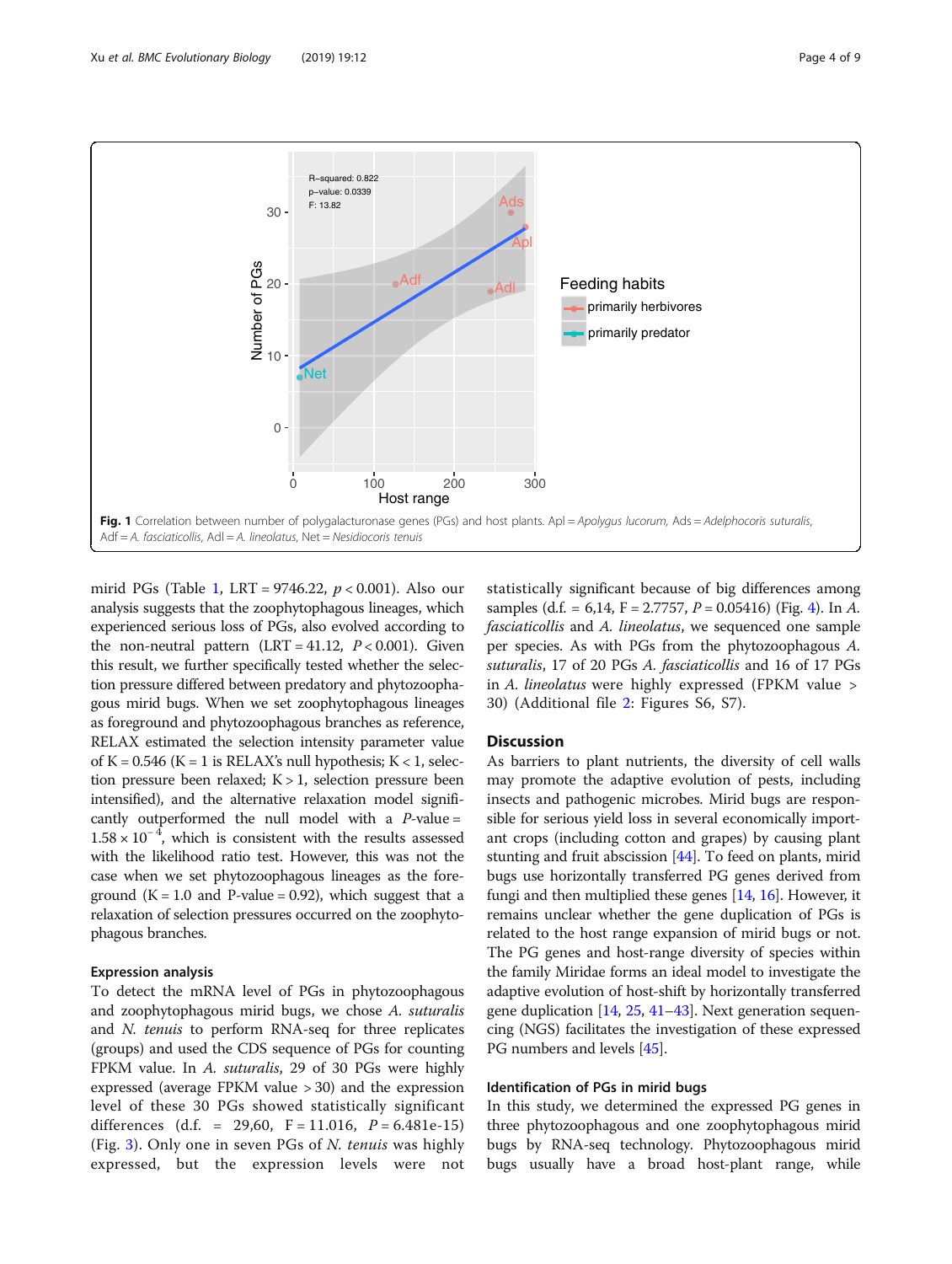<span id="page-4-0"></span>

zoophytophagous mirid bugs feed on only a few plants [[41](#page-8-0)–[43\]](#page-8-0). Interestingly, we found a significant, positive correlation between the numbers of host plants and the numbers of expressed PGs in mirid bugs, suggesting the possibility that PG gene duplication may promote host-plant expansion in mirid bugs. There are two sources for gene duplication (DNA and RNA): the first can be explained by three established models: unequal crossing-over, duplicative (DNA) transposition and polyploidization; the second is called retrotransposition, which

|  | Table 1 Selective patterns for PG genes |  |  |  |  |
|--|-----------------------------------------|--|--|--|--|
|--|-----------------------------------------|--|--|--|--|

| <b>FUNICI E</b> DUITELING DUITGEFINE FOR HIS GETTED                        |     |              |                                              |                 |                  |          |  |  |  |  |
|----------------------------------------------------------------------------|-----|--------------|----------------------------------------------|-----------------|------------------|----------|--|--|--|--|
| Model                                                                      | np  | $\ln L^b$    | Estimates of $\omega$                        | Models compared | LRT <sup>c</sup> | P Values |  |  |  |  |
| Branch model                                                               |     |              |                                              |                 |                  |          |  |  |  |  |
| A: one ratio                                                               | 293 | $-59.339.55$ | $\omega = 0.10894$                           |                 |                  |          |  |  |  |  |
| B: one ratio $\omega = 1$                                                  | 292 | $-64.212.66$ | $\omega = 1$                                 | B vs. A         | 9746.22          | 0.0      |  |  |  |  |
| C: predacity branches have $\omega_1$ , the other branches have $\omega_0$ | 294 | $-59.339.50$ | $\omega_1 = 0.09379$<br>$\omega_0 = 0.10900$ | A vs. C         | 0.1              | 0.75     |  |  |  |  |
| D: predacity branches have $\omega_1 = 1$                                  | 293 | $-59,360,06$ | $\omega_1 = 1$<br>$\omega_0 = 0.10798$       | $D$ vs. $C$     | 41.12            | 0.0      |  |  |  |  |

<sup>a</sup>Number of parameters

<sup>b</sup>The natural logarithm of the likelihood value

c Twice the log likelihood difference between the two models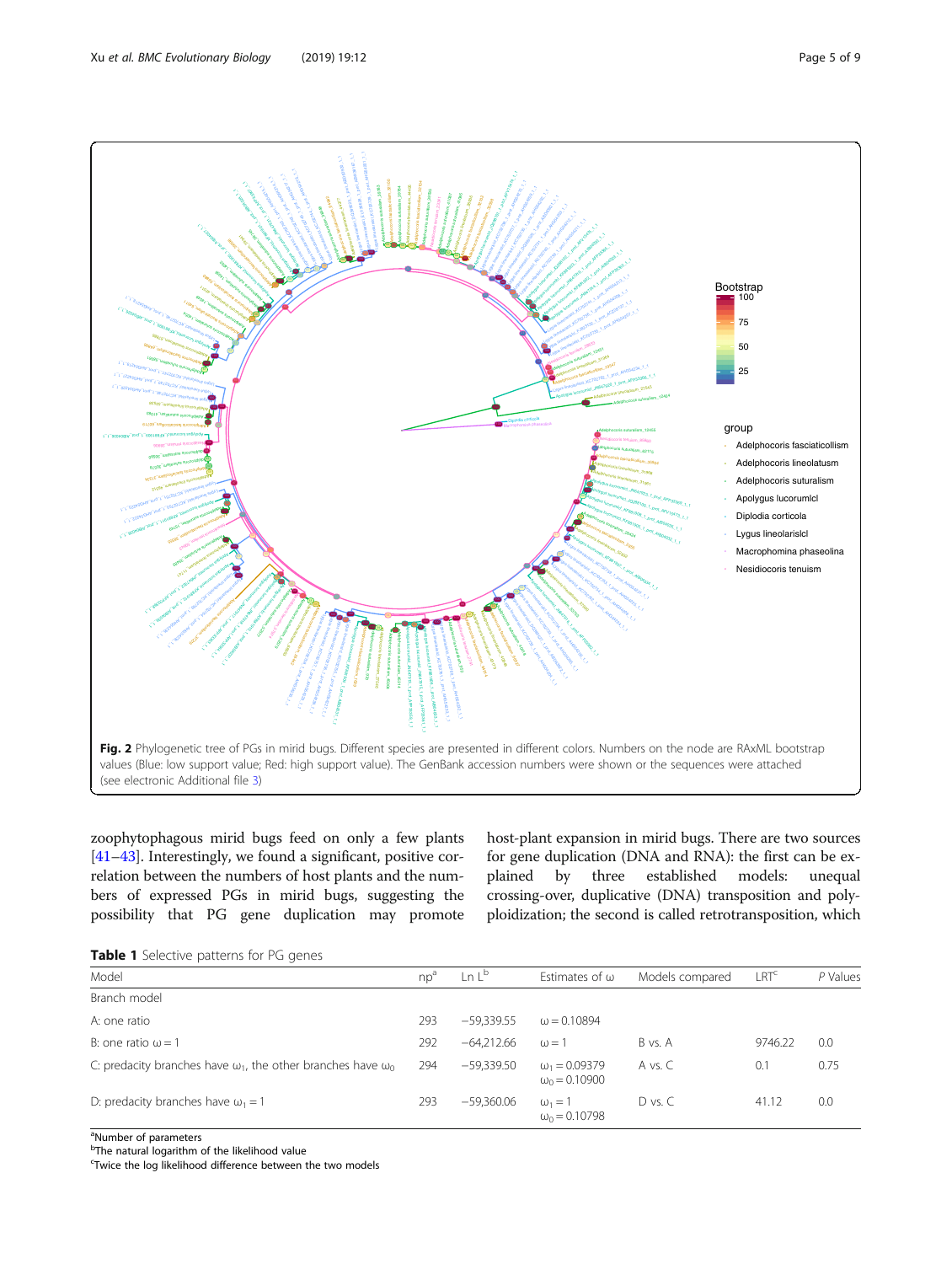<span id="page-5-0"></span>

is from mature RNA and without introns [\[46,](#page-8-0) [47\]](#page-8-0). To determine the duplicated model of PGs, we detected the genomic structure of seven PGs in A. suturalis and N. tenuis. One intron was found in the CDS region of PG in N. tenuis. There were no introns in the CDS regions of six PGs. Although we found introns in PGs of mirid bugs, we could not exclude the possibility that the duplication of PGs in mirid bugs derived from retrotransposition.

## The molecular evolution of PGs in mirid bugs

Theoretically, neutral evolution and natural selection drive ecological population divergence and the speciation of organisms [[48](#page-8-0)–[50](#page-8-0)]. As major digestive enzymes of plants, PGs in phytozoophagous mirid bugs might be under more selection pressure than PGs in zoophytophagous bugs. As expected, a test of selection suggested that PGs of mirid bugs were under natural selection but not neutral evolution. Although no positive selection was detected on PGs of phytozoophagous mirid bugs, our results clearly showed significantly relaxed selection in PGs of predators, suggesting a possible loss of function of PGs in zoophytophagous mirid bugs. Molecular phylogeny analysis indicated that zoophytophagous mirid bugs (e.g., N. tenuis from the

Bryocorinae) were more ancient than phytozoophagous mirid bugs (e.g., A. fasciaticollis, A. lineolatus, A. suturalis, and A. lucorum from the Mirinae), suggesting a host-expansion from zoophytophagous to phytozoophagous mirid bugs [[24](#page-8-0)]. Indeed, phytozoophagous mirid bugs also prey on insects [\[51](#page-8-0)]. Taken together, horizontal transfer of PGs from fungi may promote host expansion in mirid bugs: initially, mirid bugs mainly preyed on arthropods and were unable to feed on plants independently but only on plant tissues digested by fungi; subsequently, they obtained PGs from fungi by HGT and gained the capacity to feed on plants independently; finally, phytozoophagous mirid bugs might expand their host-plant ranges by multiplying the number of their PGs, while predatory mirid bugs kept low copy numbers of PGs, which underwent relaxed selection because of the largely non-phytophagous nature of the diet of these species.

## Expression patterns of PGs in mirid bugs

Adaptive evolution at a molecular level includes two mechanisms to regulate gene function: (1) nucleotide/ amino acid sequence variation which could be detected with selection pressure as described above, and (2)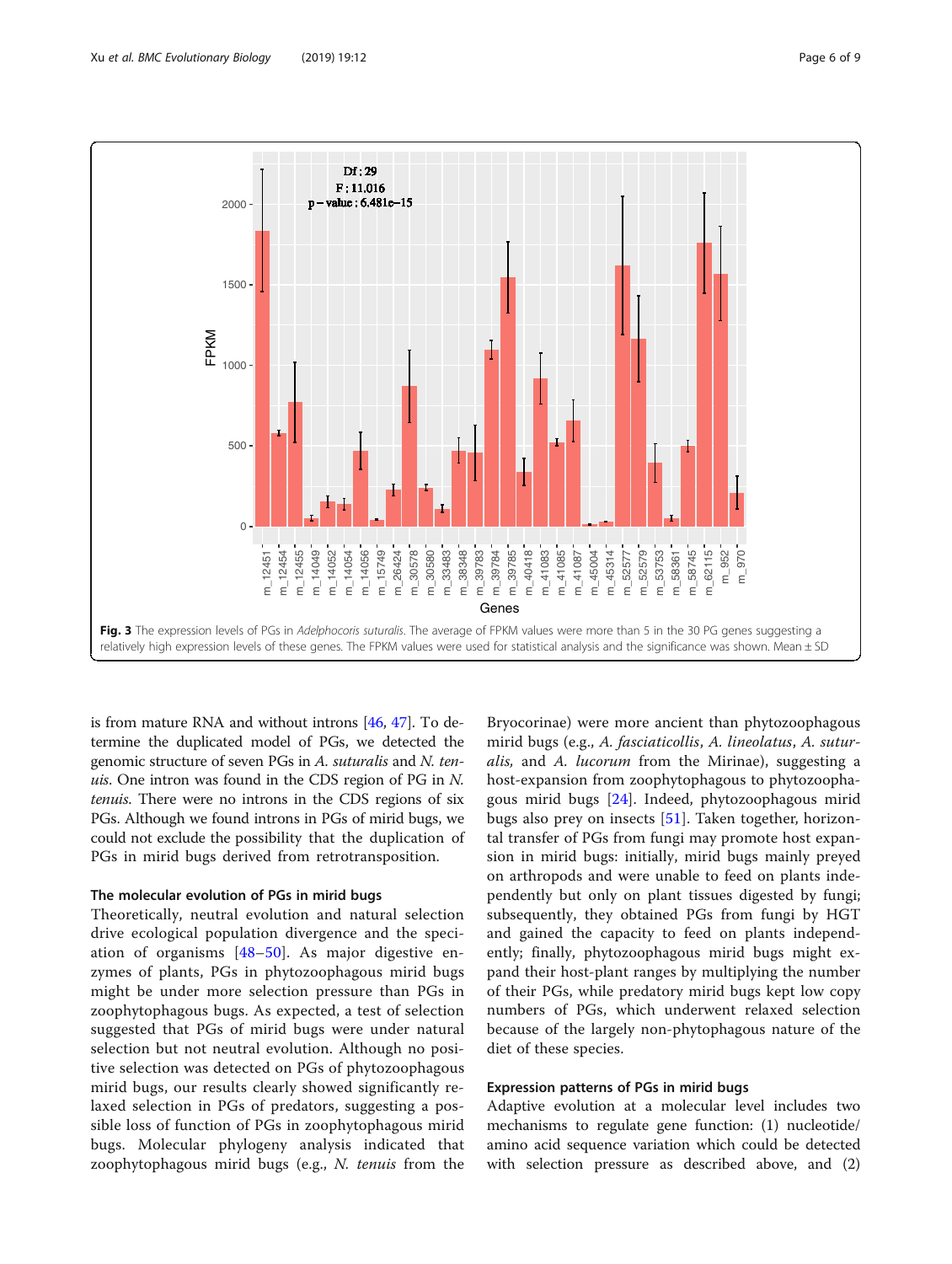<span id="page-6-0"></span>

expression levels which are essential for gene function (e.g., opsin evolution in the visual system)  $[52-55]$  $[52-55]$  $[52-55]$  $[52-55]$ . To determine whether all PGs are highly expressed and whether the expression levels of PGs were different between phytozoophagous and zoophytophagous mirid bugs, we analyzed the expression levels of PGs in A. suturalis (three replicates), N. tenuis (three replicates), A. fasciaticollis (no replicates) and A. lineolatus (no replicates) using FPKM values from of RNA-seq. Our results clearly showed that almost all PGs were highly expressed in the three phytozoophagous mirid bugs  $(>17)$ , but only one PG was relatively highly expressed in zoophytophagous mirid bugs with huge fluctuation, which most likely resulted from that PGs were needed more by phytozoophagous than zoophytophagous mirid bugs. The other reason that feeding on cotton caused the upregulation of PGs could not be completely excluded because the samples used in this study of phytozoophagous mirid bugs were collected in cotton field and the zoophytophagous mirid bugs were collected in tobacco field. Controversially, N. tenuis has been used as a natural enemy for pest management because of its zoophytophagy [[56](#page-8-0)–[58\]](#page-8-0). Taking the evidence of molecular evolution together with the mRNA

expression levels of PGs, our data support the use of N. tenuis as a natural enemy due to the relaxed selection and only one PG expressed in N. tenuis, but with controlled density because of occasionally high expression level.

## **Conclusions**

We identified the number of expressed PGs in three phytozoophagous and one zoophytophagous mirid bug and found a significant, positive correlation between the numbers of PGs and host plants. Natural selection analysis suggested the PGs of zoophytophagous mirid bug were under a significantly relaxed selection. More than 17 PGs were highly expressed in each of the three species of phytozoophagous mirid bugs, but only one PG was relatively highly expressed in predatory mirid bugs. Taken together with evidence of gene copy number, molecular evolution and gene expression levels, our results suggested that PGs were more needed by phytozoophagous than zoophytophagous mirid bugs and the duplication of PGs promoted the host-expansion of mirid bugs. This research suggests that PGs are target genes for the management of phytozoophagous mirid bugs (e.g. RNAi).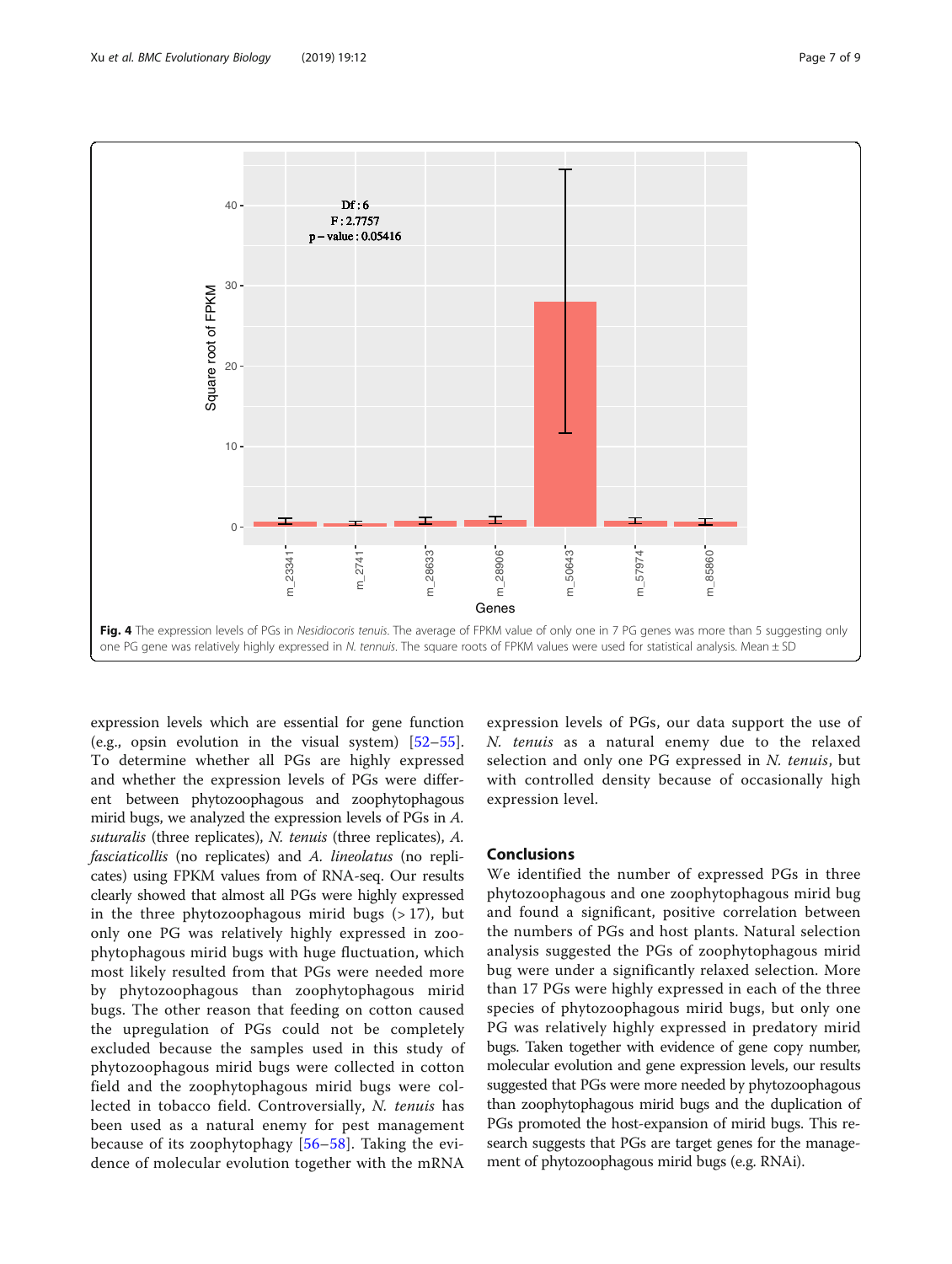## <span id="page-7-0"></span>Additional files

[Additional file 1:](https://doi.org/10.1186/s12862-019-1351-1) Table S1. Primers used in this study. Table S2. Summary of the sequence assembly after Illumina sequencing.  $As = Adelphocoris$  suturalis,  $Af = A$ . fasciaticollis,  $Al = A$ . lineolatus,  $Nt = Neidiocoris$  tenuis. Table S3. Identification of polygalacturonase genes in Adelphocoris suturalis. Table S4. Identification of polygalacturonase genes in Adelphocoris fasciaticollis. Table S5. Identification of polygalacturonase genes in Adelphocoris lineolatus. Table S6. Identification of polygalacturonase genes in Nesidiocoris tenuis. (XLSX 24 kb)

[Additional file 2:](https://doi.org/10.1186/s12862-019-1351-1) Figure S1. The discription of RNA-seq in Adelphocoris suturalis. (a) The distribution of sequences length. (b) The E-value distribution of the top matches in the nr database. (c) The species distribution of the matches in the nr database. (d) The sequence similarity distribution. Figure S2. The discription of RNA-seq in Adelphocoris fasciaticollis. (a) The distribution of sequences length. (b) The E-value distribution of the top matches in the nr database. (c) The species distribution of the matches in the nr database. (d) The sequence similarity distribution. Figure S3. The discription of RNA-seq in Adelphocoris lineolatus. (a) The distribution of sequences length. (b) The E-value distribution of the top matches in the nr database. (c) The species distribution of the matches in the nr database. (d) The sequence similarity distribution. Figure S4. The discription of RNA-seq in Nesidiocoris tenuis. (a) The distribution of sequences length. (b) The E-value distribution of the top matches in the nr database. (c) The species distribution of the matches in the nr database. (d) The sequence similarity distribution. Figure S5. The genome structure of polygalacturonase gene (m\_50643) in Nesidiocoris tenuis. The intron was showed using shade. Figure S6. The expression levels of PGs in Adelphocoris fasciaticollis. Figure S7. The expression levels of PGs in Nesidiocoris tenuis. (DOCX 825 kb)

[Additional file 3:](https://doi.org/10.1186/s12862-019-1351-1) The coding sequence of PGs identified in this study. (ZIP 71 kb)

#### Abbreviations

BI: Broad Institute; CDS: Coding sequence; FPKM: Fragments per kilobase of exon model per million mapped reads; Gb: Gigabases; HGT: Horizontal gene transfer; JGI: Joint Genome Institute; LRT: Likelihood ratio test; ML: Maximum likelihood; NCBI: National Center for Biotechnology Information; PCWDE: Plant cell wall-degrading enzyme; PG: Polygalacturonase

#### Acknowledgements

We thank Wei Li for collecting samples.

#### Funding

This study was funded by the National Natural Science Foundation of China (Grant No. 31401752) and the Agricultural Science and Technology Innovation Program (Grant No. ASTIP-TRIC04).

#### Availability of data and materials

All sequences are available from GenBank or attached as additional materials (see Additional file 3).

#### Authors' contributions

YL and PX designed this study. PX, BL, JL and YL performed the experiments and collected data. PX, BL, JL, JC, PD, RH and YL analysed the data. PX, BL, JL and YL write the manuscript. All authors read and approved the final manuscript.

# Ethics approval and consent to participate

Not applicable.

#### Consent for publication

Not applicable.

#### Competing interests

The authors declare that they have no competing interests.

## Publisher's Note

Springer Nature remains neutral with regard to jurisdictional claims in published maps and institutional affiliations.

#### Author details

<sup>1</sup>Tobacco Research Institute, Chinese Academy of Agricultural Sciences, Qingdao 266101, People's Republic of China. <sup>2</sup>State Key Laboratory for Biology of Plant Diseases and Insect Pests, Institute of Plant Protection, Chinese Academy of Agricultural Sciences, Beijing 100193, People's Republic of China. <sup>3</sup> Lancaster Environment Centre, Lancaster University, Lancaster LA1 4YQ, UK. <sup>4</sup> Department of Herpetology, Chengdu Institute of Biology, Chinese Academy of Sciences, Chengdu, Sichuan 610041, People's Republic of China.

#### Received: 22 November 2017 Accepted: 2 January 2019 Published online: 09 January 2019

#### References

- 1. Coll M, Guershon M. Omnivory in terrestrial arthropods: mixing plant and prey diets. Annu Rev Entomol. 2002;47:267–97.
- 2. Llorens-Mares T, Liu Z, Allen LZ, Rush DB, Craig MT, Dupont CL, Bryant DA, Casamayor EO. Speciation and ecological success in dimly lit waters: horizontal gene transfer in a green sulfur bacteria bloom unveiled by metagenomic assembly. ISME J. 2017;11(1):201–11.
- 3. Magadum S, Banerjee U, Murugan P, Gangapur D, Ravikesavan R. Gene duplication as a major force in evolution. J Genet. 2013;92(1):155–61.
- 4. Mathers TC, Chen Y, Kaithakottil G, Legeai F, Mugford ST, Baa-Puyoulet P, Bretaudeau A, Clavijo B, Colella S, Collin O, Dalmay T, Derrien T, Feng H, Gabaldon T, Jordan A, Julca I, Kettles GJ, Kowitwanich K, Lavenier D, Lenzi P, Lopez-Gomollon S, Loska D, Mapleson D, Maumus F, Moxon S, Price DR, Sugio A, van Muster M, Uzest M, Waite D, Jander G, Tagu D, Wilson AC, van Ooserhout C, Swarbreck D, Hogenhout SA. Rapid transcriptional plasticity of duplicated gene clusters enables a clonally reproducing aphid to colonise diverse plant species. Genome Biol. 2017;18(1):27.
- 5. Reams AB, Roth JR. Mechanisms of gene duplication and amplification. Cold Spring Harb Perspect Biol. 2015;7(2):a016592.
- 6. Soucy SM, Huang J, Gogarten JP. Horizontal gene transfer: building the web of life. Nat Rev Genet. 2015;16(8):472–82.
- 7. Andersson JO. Gene transfer and diversification of microbial eukaryotes. Annu Rev Microbiol. 2009;63:177–93.
- 8. Keeling PJ, Palmer JD. Horizontal gene transfer in eukaryotic evolution. Nat Rev Genet. 2008;9(8):605–18.
- 9. Tatum EL, Lederberg J. Gene recombination in the bacterium Escherichia coli. J Bacteriol. 1947;53(6):673–84.
- 10. Innan H, Kondrashov F. The evolution of gene duplications: classifying and distinguishing between models. Nat Rev Genet. 2010;11(2):97–108.
- 11. Kondrashov FA, Rogozin IB, Wolf YI, Koonin EV. Selection in the evolution of gene duplications. Genome Biol. 2002;3(2):RESEARCH0008.
- 12. Qian W, Zhang J. Genomic evidence for adaptation by gene duplication. Genome Res. 2014;24(8):1356–62.
- 13. Markovic O, Janecek S. Pectin degrading glycoside hydrolases of family 28: sequence-structural features, specificities and evolution. Protein Eng. 2001; 14(9):615–31.
- 14. Kirsch R, Gramzow L, TheißenH G, Siegfried BD, Ffrench-Constant RH, Heckel DG, Pauchet Y. Orizontal gene transfer and functional diversification of plant cell wall degrading polygalacturonases: key events in the evolution of herbivory in beetles. Insect Biochem Mol Biol. 2014;52:33–50.
- 15. Wybouw N, Pauchet Y, Heckel DG, Van Leeuwen T. Horizontal gene transfer contributes to the evolution of arthropod herbivory. Genome Biol Evol. 2016;8(6):1785–801.
- 16. Zhang L, Xu P, Xiao H, Lu Y, Liang G, Zhang Y, Wu K. Molecular characterization and expression profiles of Polygalacturonase genes in Apolygus lucorum (Hemiptera: Miridae). PLoS One. 2015;10(5):e0126391.
- 17. Strong FE, Kruitwagen EC. Polygalacturonase in the salivary apparatus of Lygus hesperus (Hemiptera). J Insect Physiol. 1968;14(8):1113–9.
- 18. Agblor A, Henderson HM, Madrid FJ. Characterization of alpha-amylase and polygalacturonase from Lygus spp. (Heteroptera: Miridae). Food Res Int. 1994;27(4):321–6.
- 19. Frati F, Galletti G, De Lorenzo G, Salerno G, Conti E. Activity of endopolygalacturonases in mirid bugs (Heteroptera: Miridae) and their inhibition by plant cell wall proteins (PGIPs). Eur J Entomol. 2006;103(3):515–22.